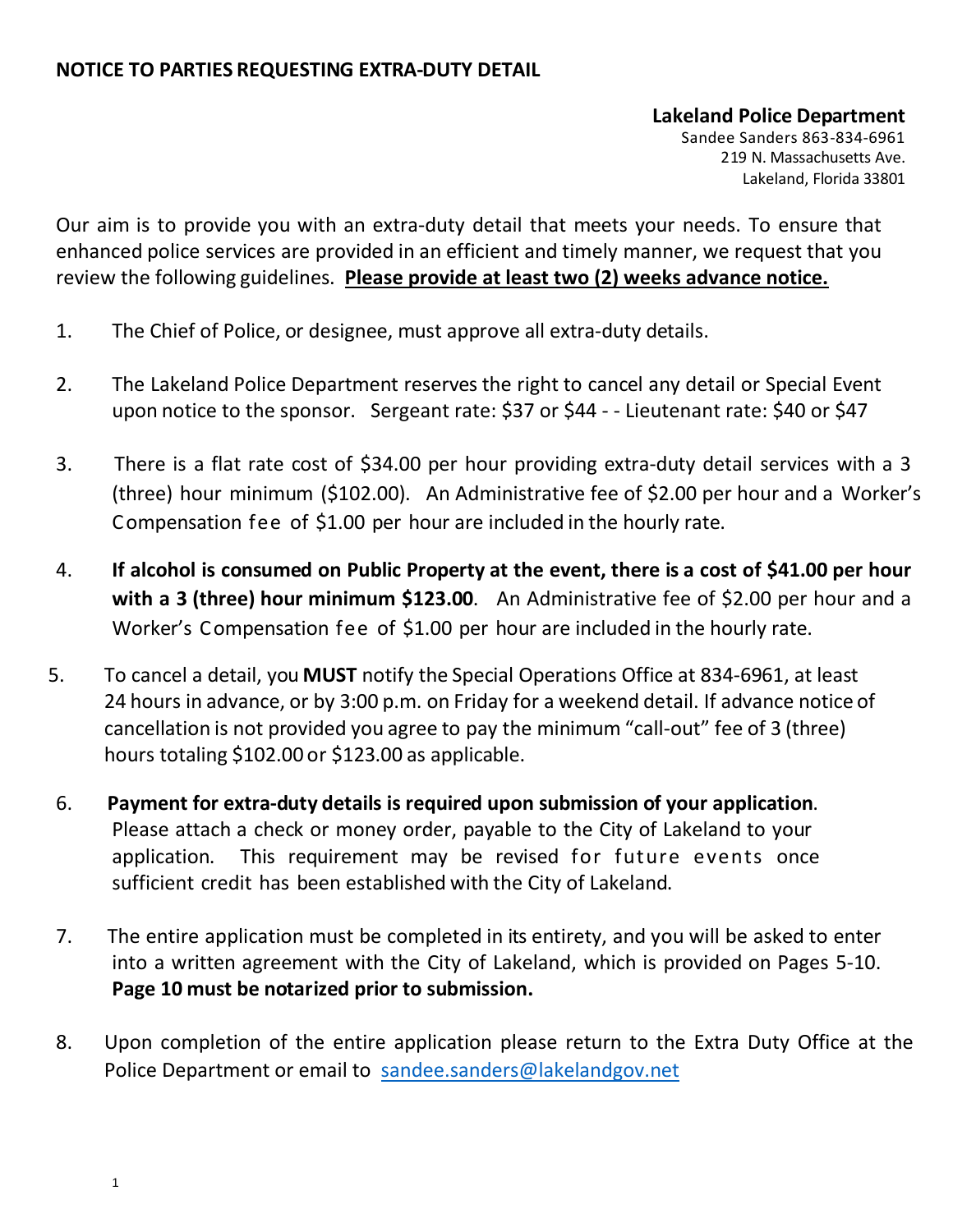|                                                           |                                                                                          | <u>Return this form to the Lakeland Police Department no later than 30 DAYS prior to the Event</u>                                                                                                                     |
|-----------------------------------------------------------|------------------------------------------------------------------------------------------|------------------------------------------------------------------------------------------------------------------------------------------------------------------------------------------------------------------------|
|                                                           |                                                                                          |                                                                                                                                                                                                                        |
|                                                           |                                                                                          |                                                                                                                                                                                                                        |
|                                                           |                                                                                          |                                                                                                                                                                                                                        |
|                                                           |                                                                                          |                                                                                                                                                                                                                        |
| Organization or Sponsor: (THIS MUST BE FILLED OUT)        |                                                                                          |                                                                                                                                                                                                                        |
|                                                           |                                                                                          |                                                                                                                                                                                                                        |
|                                                           |                                                                                          |                                                                                                                                                                                                                        |
|                                                           |                                                                                          |                                                                                                                                                                                                                        |
| <u>\$__________________</u><br>(Minimum \$102.00)         |                                                                                          | Special rate for alcohol event or less than 24 hour notice: \$41.00 per hour - 3-hour minimum (\$123.00)<br>***Make check or money order made payable to the City of Lakeland (863-834-6000) to the following address: |
|                                                           | City of Lakeland Treasurer's Office<br>228 S. Massachusetts Avenue<br>Lakeland, FL 33801 |                                                                                                                                                                                                                        |
| <b>FOR POLICE DEPARTMENT USE ONLY</b>                     |                                                                                          |                                                                                                                                                                                                                        |
|                                                           |                                                                                          |                                                                                                                                                                                                                        |
| Number of Personnel Required Number of Personnel Required |                                                                                          | Other                                                                                                                                                                                                                  |
|                                                           |                                                                                          | ] Approve<br>] Disapprove                                                                                                                                                                                              |
| Special Events Lieutenant                                 | Date                                                                                     | ] Disapprove<br>] Approve                                                                                                                                                                                              |
| <b>Commanding Officer - Special Operations</b>            | Date                                                                                     |                                                                                                                                                                                                                        |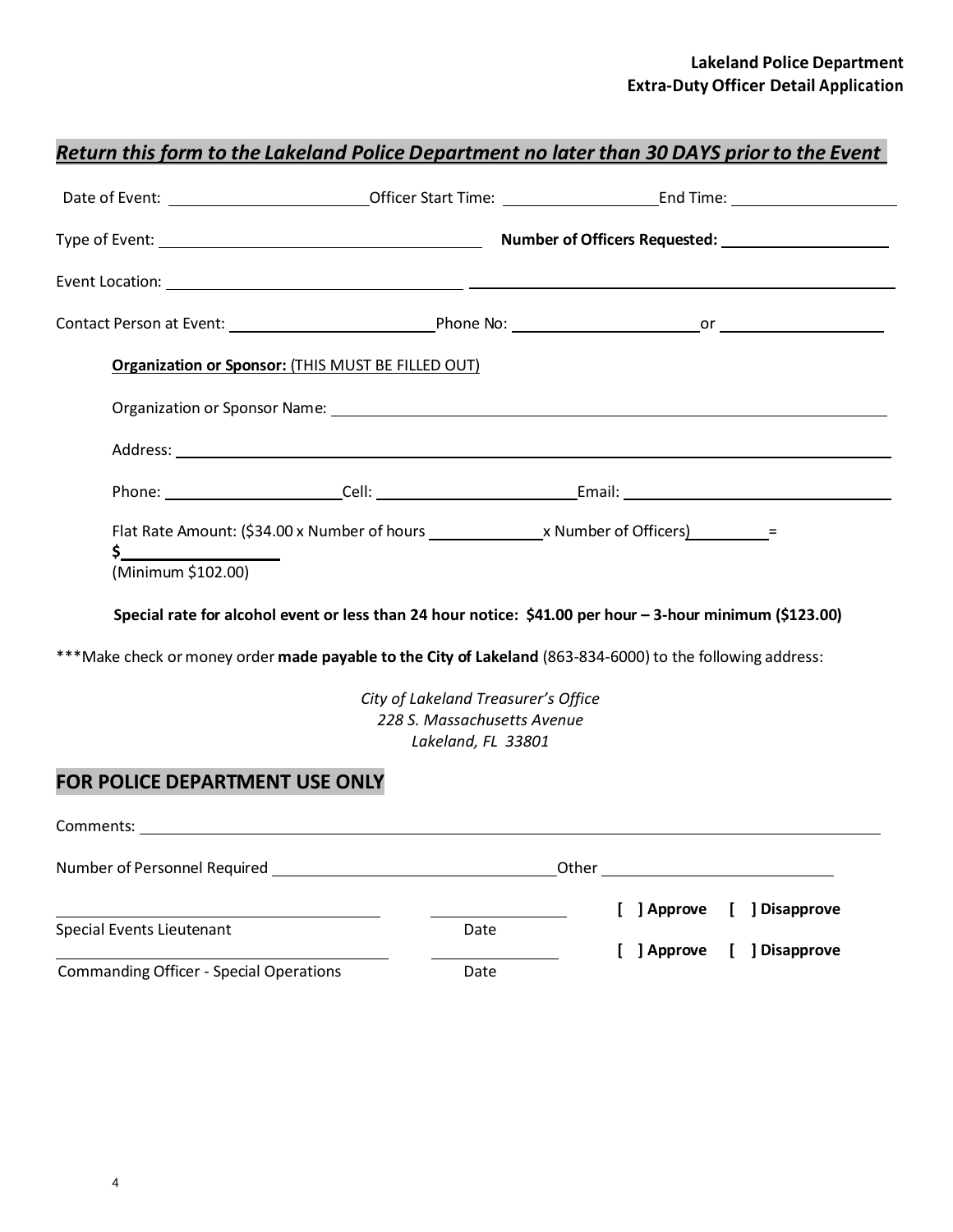# **AGREEMENT FOR "EXTRA-DUTY" POLICE SERVICES ("SPECIAL EVENTS")**

THIS AGREEMENT is made and entered into this day of the case of the City of the City **of Lakeland, Florida Police Department** (hereinafter "**LPD**"), a department of the municipal corporation, City of Lakeland, Florida, a City organized and existing under the laws of the State of Florida (hereinafter "City"), and (hereinafter "**Sponsor**"). The parties to this agreement

are **LPD** and **Sponsor**.

#### **WITNESSETH:**

WHEREAS, (sponsor) \_ conducts or operates a business, resides, or plans to engage in activity at (address) *numerally and activity* located within the limits of the City, and desires, as a security measure and in exchange for obtaining permission and authorization by LPD to conduct or hold a "special event" (as that phrase is defined below), whether in whole or part, on City property, to obtain the presence of (an) extra-duty City police officer(s) who would wear official police uniforms and use City property or equipment during the term, days and hours specified herein; and

WHEREAS, the City is willing to allow its off-duty police officers to provide private security services at and in the immediate vicinity of (address)

while wearing official City police uniforms and using Public property pursuant to the terms and conditions set forth hereinafter,

NOW THEREFORE, in consideration ofthe mutual covenants and obligations undertaken by the parties as contained herein, and for other good and valuable consideration, the parties hereto agree as follows:

#### 1. **Definitions**

The Parties to this agreement hereinafter agree the following words and phrases shall have the following meanings for purposes of understanding and construing this Agreement:

A. A "Special Event" (whether appearing in capitalized form, in the singular, plural or possessive form) shall include, but not be limited to, for example, block parties, parades, races, and festivals and may require the detour of traffic and the closure of streets.

B. A "Sponsor" (whether appearing in capitalized form, in the singular, plural or possessive form) is a person who, while acting in their individual or representative capacity, 1 5 for themselves, the Sponsor's business, a corporation, association, organization, club, etc. for whom they are legally empowered and authorized to act, a person of legal capacity to enter into a binding contract and act for themselves or the entity for whom they purport to act, in application for the required City permits and authorizations, and who seeks to obtain Extra Duty police services for or in association with a Special Event.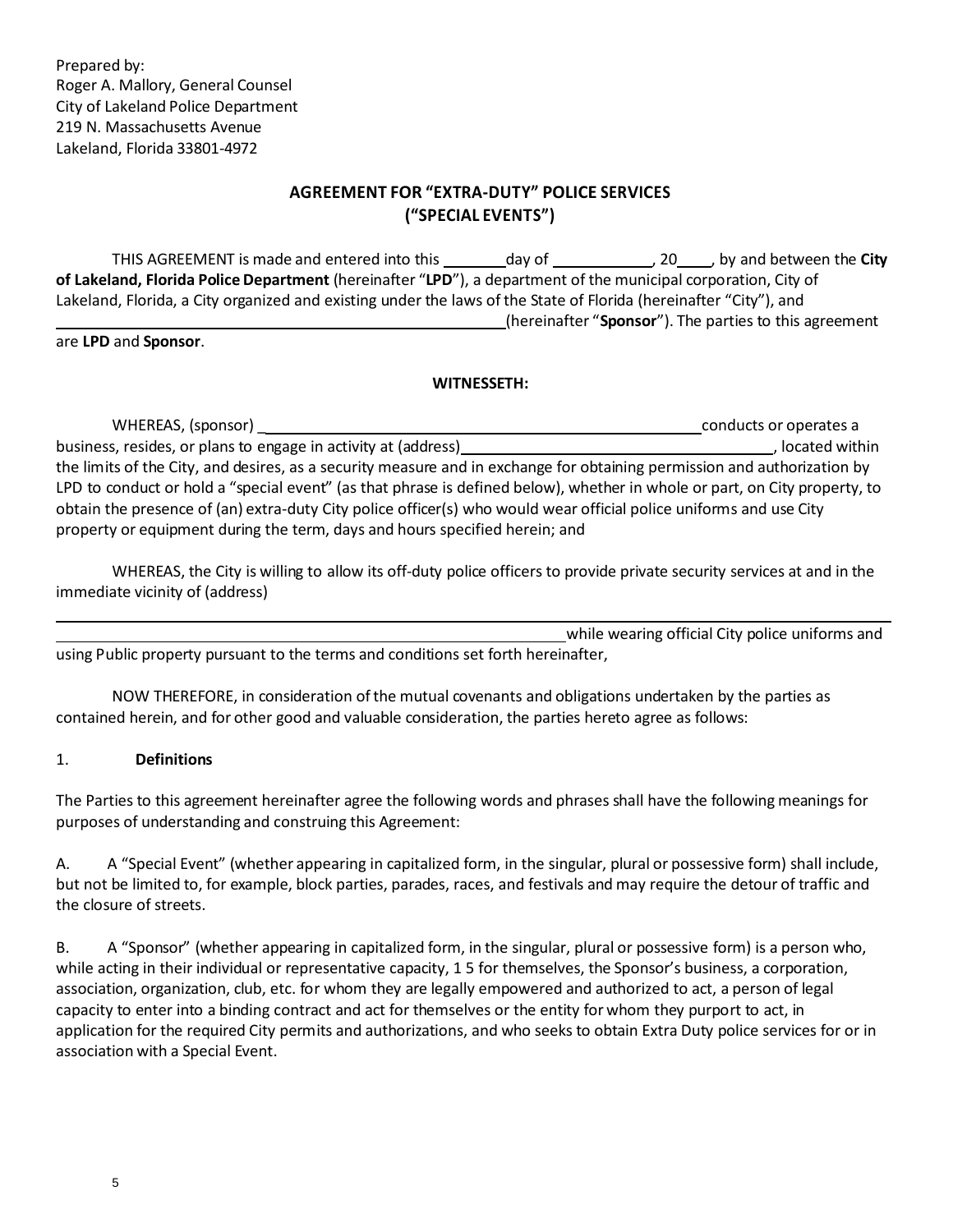### 2. **Description of Special Event and Officer Responsibilities**

The Sponsor expressly represents the Special Event for which the Sponsor desiresto obtain extra duty police security services of the LPD is as follows (please provide a detailed description of the planned special event to include the duties of the off duty officer(s) and the event information provided in the Sponsor's Application for Special Event Permit appearing on page 3, if applicable.

### 3. **Term of Agreement**

|                                               | A.M. $\bigcup$ P.M. $\bigcup_{\text{On the}}$ | day of |                  |
|-----------------------------------------------|-----------------------------------------------|--------|------------------|
|                                               | dav of                                        |        | unless cancelled |
| or terminated in the manner described herein. |                                               |        |                  |

### 4. **Authority and Acknowledgement of Reliance**

The Sponsor affirmatively asserts the Sponsor has full legal capacity and authority to bind and act for and on behalf of themselves and the party identified above with whom the City enters into this Agreement. The Sponsor fully comprehends and acknowledges the City is acting in reliance on this, as well as other, representations the Sponsor has made as recited in, or otherwise contained herein.

# 5. **Assessment of Extra Duty Police Security Needs, Acknowledgements of Understanding by Sponsor, and Authority Retained by the LPD and the City**.

The Sponsor understands and consents to the LPD conducting a pre-event assessment of the security needs created by the occurrence of the special event that is a subject ofthis Agreement. The Sponsor understands the assessment of the referenced security needs by the LPD is conducted by the LPD to allow the LPD to determine the minimum number of extra-duty LPD officers believed to be adequate underthe facts and circumstances anticipated by the Sponsor as a result of the future, planned occurrence of the special event, and, as explicitly communicated to the LPD. The Sponsor acknowledges the assessment of security needs by the LPD as set out herein does not constitute a representation, promise, guarantee or warranty by the City or LPD, the City, the LPD or any other department of the City, the LPD will be able to supply the minimum number of extra-duty officers the LPD determines are required for the Special Event given anticipated, scope, facts and circumstances of the anticipated special event asrepresented by the Sponsor. The Sponsor further acknowledges the City or LPD expressly reserves the right to alter, disapprove, cancel or terminate the special event as is deemed necessary for purposes of public safety. The Sponsor fully understands and agrees that a cancellation or termination of the Special Event by the LPD due to reasonable public safety concerns shall not constitute a breach of this Agreement and the exclusive remedy available to the Sponsor for such cancellation or termination is the return to the Sponsor of whatever sum would constitute an actual overpayment by the Sponsor for anticipated Extra Duty police services not actually rendered. (See paragraph 7 below for Agreement terms relevant to Sponsor cancellation of Special Event.)

The Sponsor understands the extra duty detail police services provided for the Special Event are intended to offer an immediate presence of uniformed, sworn law enforcement personnel at the location or venue of the Special Event, and, in so doing, to exploit opportunities to reduce the response time for police to respond to observable unlawful or unruly conduct that represent hazards to public safety and property security, and to, by their presence alone, serve to potentially deter such behavior. The Sponsor also fully understands and accepts that the City of Lakeland, Florida, its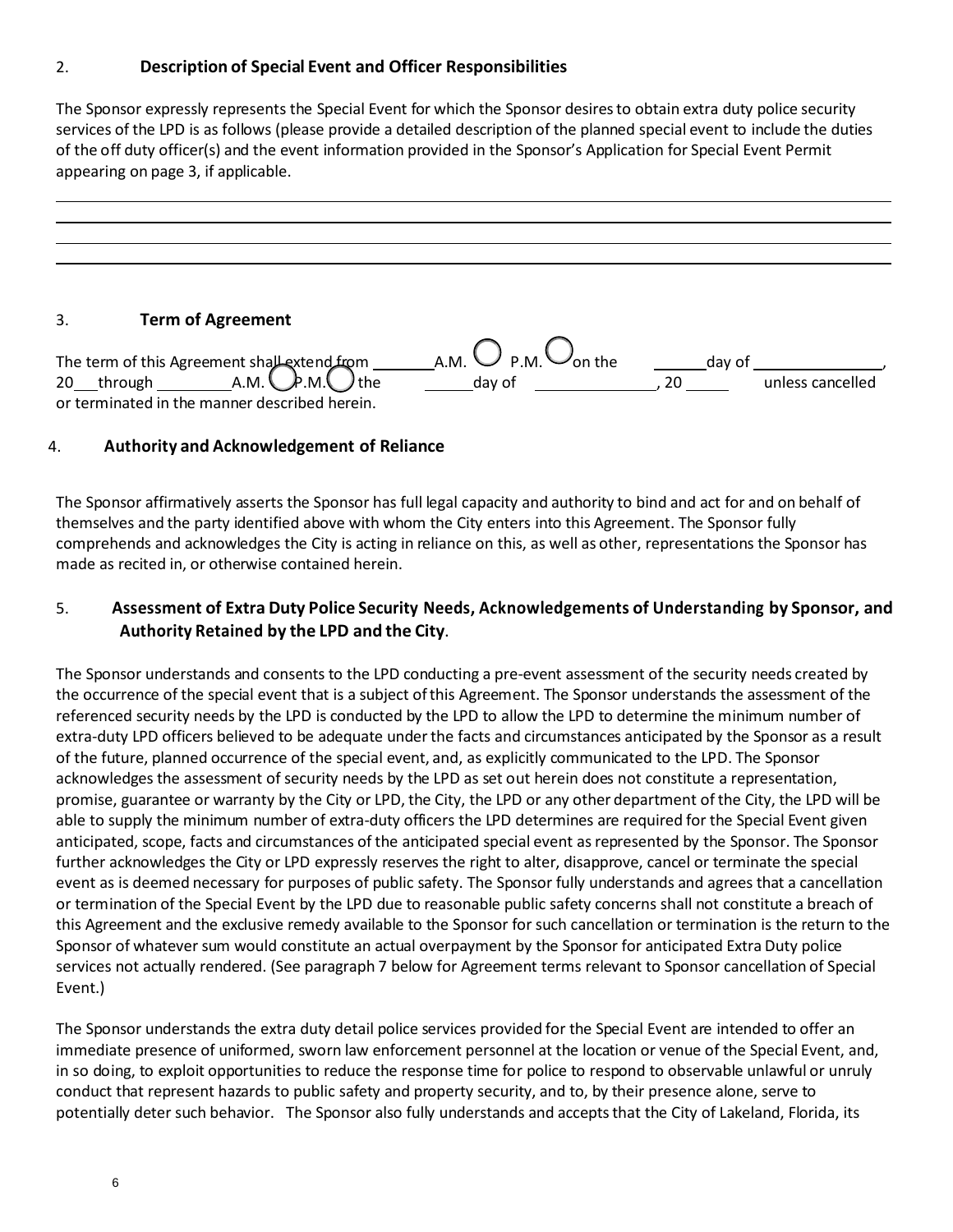elected officials, employees and police officers, in providing extra duty detail police services pursuant to this Agreement, are not assuming all duties of protection or care to all determinate and indeterminate persons who may attend or participate in the Special Event or who may be harmed, not on the premises where the Special Event is held, but by persons who may be affected by conduct or events occurring or arising thereon. The Sponsor acknowledgesthe extra duty detail police services provided by the City of Lakeland, Florida Police Department merely serve to supplement other security services, measures and/or care provided or taken by the Sponsor and the Sponsor specifically DOES NOT expect or rely on the City of Lakeland, Florida, its elected officials, employees or police officers to exclusively assume all duties of care or to protect any person or property.

### 6. **Defining Extra Duty Police Services**

A. Subject to availability and considerations of public safety, the LPD agrees to attempt to provide (quantity) extra-duty police officer(s) to provide private security services associated with the occurrence of the Special Event described by the Sponsor herein. The selection and scheduling of the extra-duty police officer(s) shall be in accordance with the practices and policies of the LPD as adopted from time to time.

B. The primary duties and essential functions of the extra-duty police officers providing private security services shall be as assigned by LPD command in accordance with security need assessments occurring before, during or after, but in association with the occurrence of the Special Event that is a subject of this Agreement.

C. The City shall furnish such records, reports, and documentation evidencing the performance of services pursuant to this Agreement as the Sponsor may reasonably request or as may be required by applicable law.

### 7. **Sponsor Cancellation of Special Event;Notice Required; "Call-Out Fee"**

In the event the Sponsor wishes to cancel a Special Event for which they have been approved by the LPD, the Sponsor agrees to notify the Special Operations office at 863-834-6961 a minimum of twenty-four (24) hours in advance of the represented time upon which the Special Event is to occur unless the Special Event is scheduled to occur on a Saturday, Sunday or holiday celebrated by the City, in which case, before 3:00 p.m. on the preceding regular business day. The

Sponsor further agrees if the Sponsor fails in this regard the Sponsor will timely pay the "call-out" fee of \$102.00 or \$123.00 by money order or check made payable to the City of Lakeland, delivered to the LPD.

### 8. **Worker Compensation**

It is expressly understood and agreed extra-duty police officers in the course and scope of providing private security services pursuant to this Agreement are independent contractors and not employees of the Sponsor. The City shall be responsible for paying unemployment compensation contributions and providing and maintaining worker's compensation coverage in an amount and under suchterms as required by law.

# 9. **Compensation for Providing Extra-Duty PoliceOfficers**

A. In return for providing extra-duty police officers to render private security services in association with the occurrence of the Special Event the Sponsor agrees to pay the City the rate of \$34.00 per hour, or special rate of \$41.00 per hour of Extra Duty police services provided by each extra-duty LPD police officer providing those services pursuant to this Agreement. This hourly rate includes an administrative fee of \$2.00 per hour, per each and every extra-duty LPD police officer provided under this Agreement for the Special Event to cover the costs of scheduling, invoicing, handling, and \$1.00 per hour, per officer, for worker compensation fees.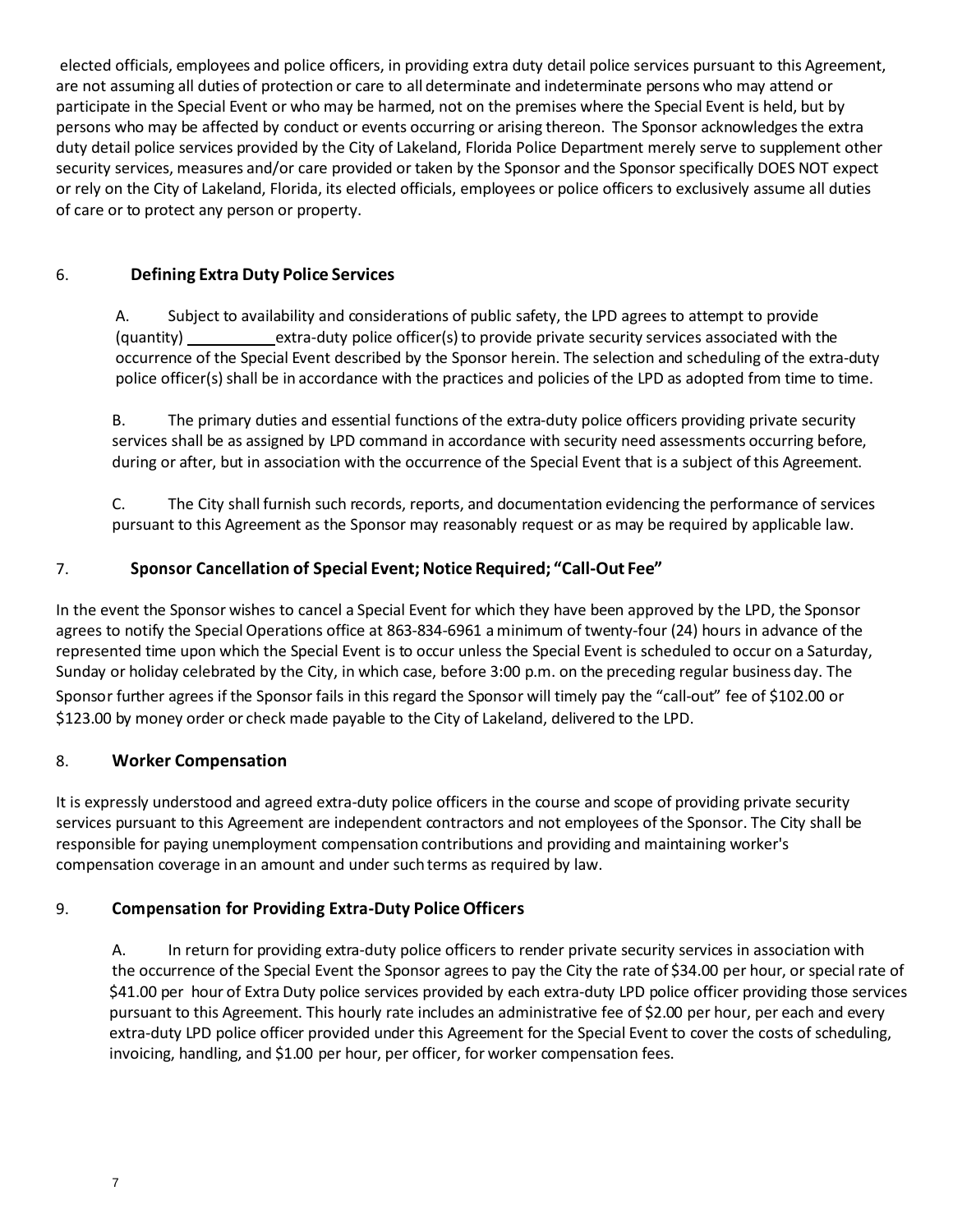B. The payment by the Sponsor for the provision by the City of extra-duty police officers pursuant to this Agreement represents the fair market value for the services being rendered and have been bargained for by arms-length negotiation.

C. Notwithstanding the provisions of paragraph 9.A. of this Agreement, in the event the City, during the term of this Agreement, is required, pursuant to a collective bargaining agreement with its police officers, to increase the amount of compensation that it paysto its police officers for extra-duty private security services as are a subject of this Agreement, the City shall have the right to pass on any such increase to the Sponsor upon giving the Sponsor reasonable written notice of such increase.

D. If the Sponsor, by entering into this Agreement, is seeking extra-duty, Extra Duty police services of the LPD, for the first time, the Sponsor must prepay the entire costs to the City for those services as determined, calculated and disclosed by the LPD and the City to the Sponsor.

### 10. **Independent Relationships**

None of the provisions of this Agreement are intended to create nor shall be deemed or construed to create any relationship between the Sponsor and the LPD or the City other than that of independent entities contracting with each other hereunder solely forthe purpose of effecting the provisions of this Agreement. The parties are not joint venturers, partners, agents, or employees of one another.

The Sponsor fully understands that entering into this Agreement with the LPD does not act to guarantee, warranty, or otherwise suggest other departments of the City will authorize actions by the Sponsor or the persons or entities for whom the Sponsor may act or who may participate in the anticipated Special Event.

### 11. **Waiver of Terms and Conditions**

The failure of the LPD or the City to insist in any one or more instances upon performance of any of the terms and conditions of this Agreement or to exercise any right or privilege contained in this Agreement, or the waiver of any breach of the terms and conditions of this Agreement, shall not be considered as thereafter waiving any such terms, conditions, rights or privileges, and the same shall continue and remain in force and effect as if no waiver occurred.

### 12. **Severability**

It is the intention of the parties this Agreement is in compliance with all relevant state and federal statutes, regulations, and governmental agency guidelines governing the relationship between the parties at the time of execution. If any provision of this Agreement is subsequently rendered invalid or unenforceable by any local, state or federal statute or regulation, or declared null and void by any court of competent jurisdiction, the remaining provisions of this Agreement will remain in full force and effect.

### 13. **Third Party Beneficiaries**

This Agreement is intended solely for the benefit of the parties hereto and shall not, directly or by implication, create any rights in or duties to any third parties of any nature whatsoever.

### 14. **Assignment**

This Agreement shall not be assigned in whole or in part by either party without the express prior written consent of the other party.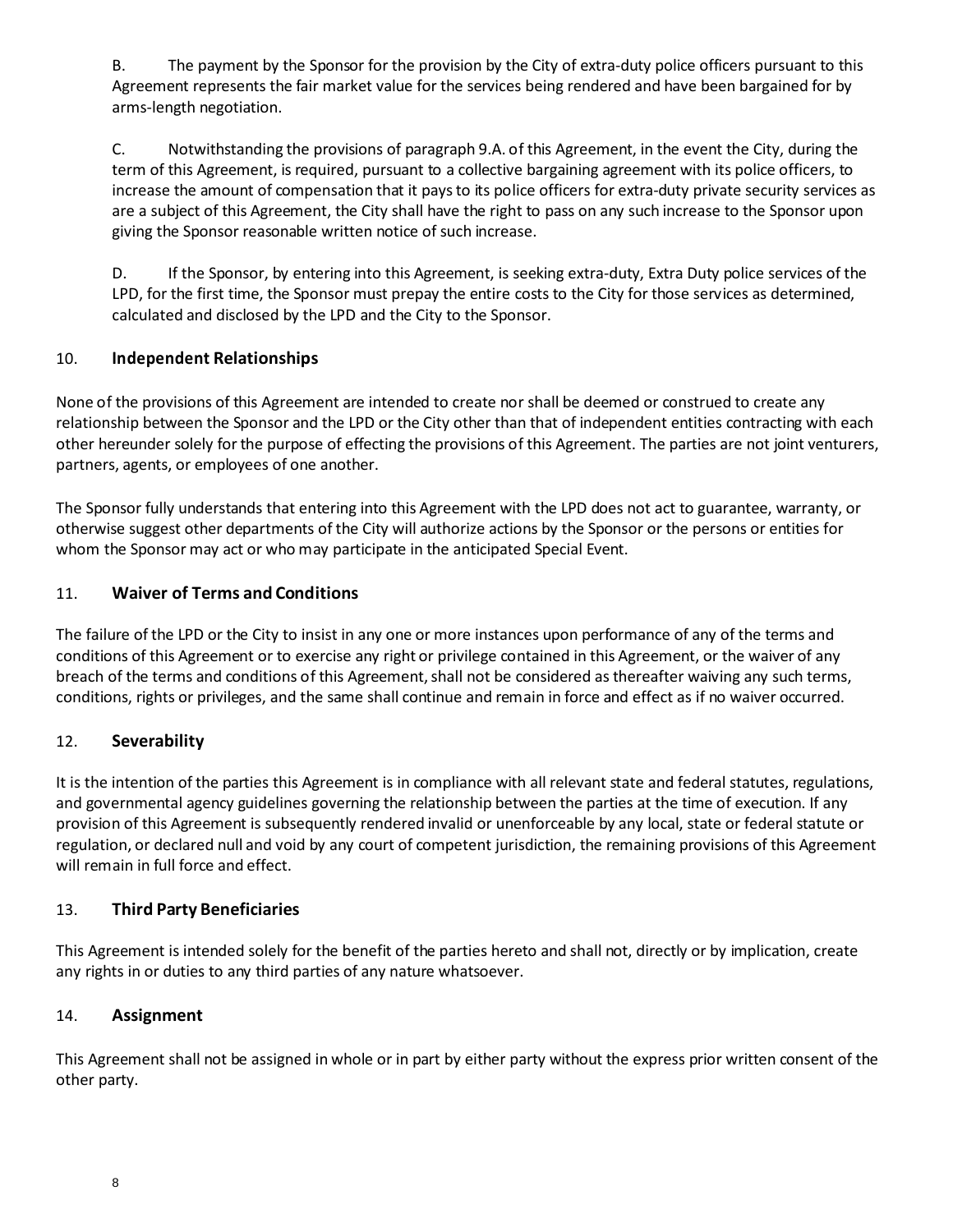#### 15. **Binding Effect**

This Agreement shall be binding upon the parties hereto and shall inure to the benefit of the Sponsor, the LPD, and the City.

#### 16. **Governing Law**

This Agreement shall be controlled, interpreted, construed, and enforced in accordance with the laws of the State of Florida.

#### 17. **Venue**

In the event any legal action is taken in connection with this Agreement, the proper venue for said action shall be in Polk County, Florida.

#### 18. **Titles or Captions**

The paragraph titles or captions contained in this Agreement are inserted only as a matter of convenience and for reference and in no way define, limit, extend, modify, amplify, or describe the scope of this Agreement or the intent of any provision hereof.

#### 19. **Draftsmanship**

The fact that one of the parties may have drafted or structured any provision of this Agreement shall not be considered in construing the particular provision or document either in favor of or against such party.

#### 20. **Amendments**

This Agreement may only be modified or amended by the mutual written agreement of the parties. Any such modification or amendment shall be signed by each party and shall be attached to and become a part of this Agreement.

#### 21. **Indemnification**

In consideration of the City and LPD authorizing its personnel to engage in private employment while wearing official uniforms and/or using Public property or equipment, the employer, Sponsor does hereby agree to defend, indemnify and hold harmless the City, LPD, their officers, and employees from and against all claims, damages, losses, and expenses, including, but not limited to, reasonable attorney's fees and incidental defense costs arising out of or resulting from any acts of commission or omission in the performance of the Extra Duty police services as described herein from any personal injury suffered by LPD personnel while in the performance of such private employment work. This indemnification obligation shall not be subject to any limitation as to the amount or type of recovery sought, or, on the amount or type of insurance coverage secured by the Sponsor. Further, the Sponsor shall require all their insurance carriers, with respect to all insurance policies to which they are a party, to waive all rights of subrogation against the City and the LPD incidental to the Extra Duty police employment described herein.